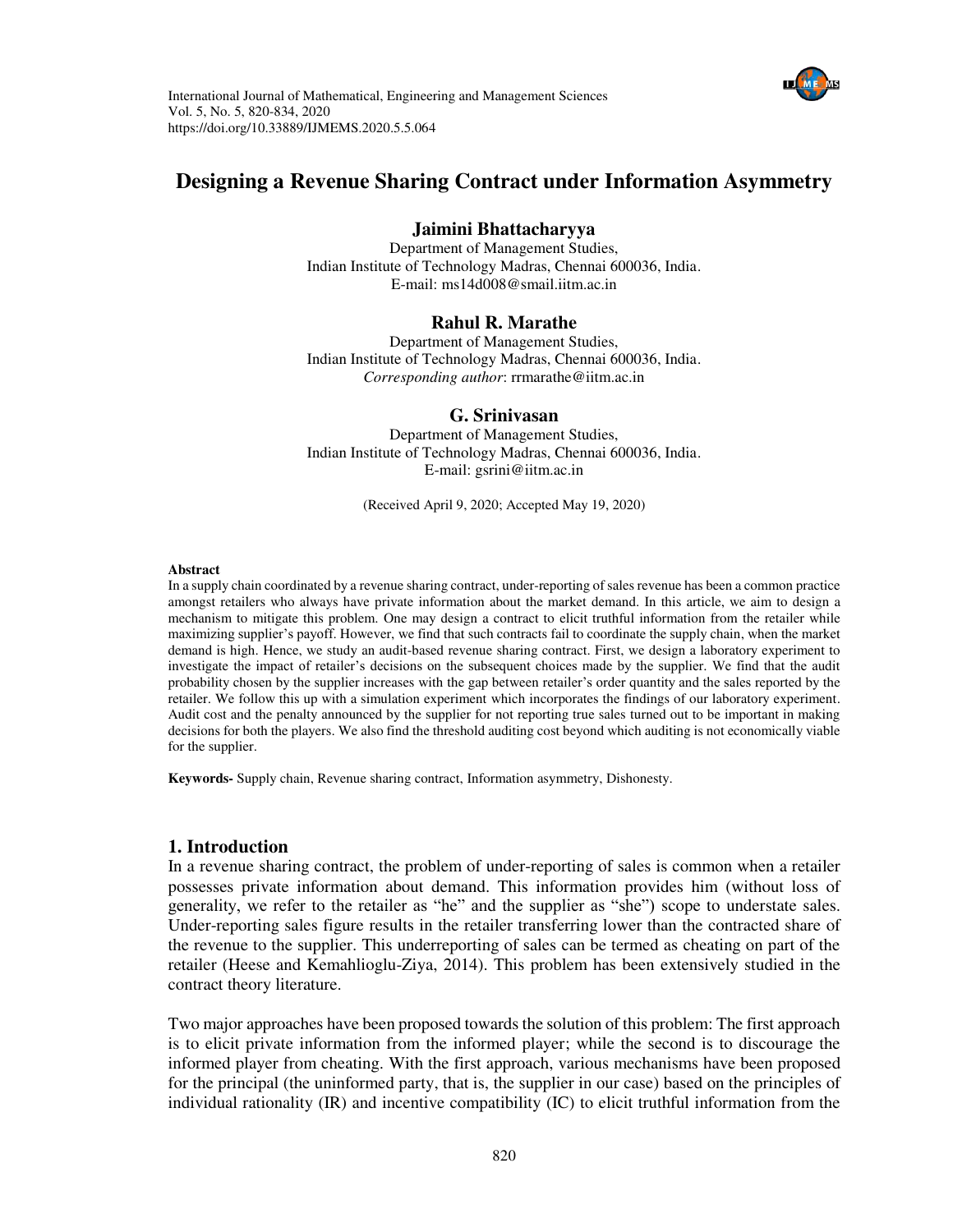

agent (the informed party e.g. the retailer in our case). For example, Arya and Mittendorf (2004) propose a return policy in the quantity contract to know the exact demand; Corbett and de Groote (2000), Corbett (2001), Corbett and Tang (1999), Ha (2001) address the issue of an agent holding private information about cost; Corbett et al. (2004), and Burnetas et al. (2007) address the issue of inflating forecast by the agent (supplier) to the principal (manufacture) in order to get higher capacity allocation. However, one basic assumption of these studies is that the demand distribution is common knowledge to the parties in the supply chain. In this work, we have assumed asymmetry in the demand distribution between the players. This is a reasonable assumption since, in this era of globalization when the firms are based in different locations across the world, the supplier's belief about the market demand may be different from the information available with the retailer.

The second approach addresses this problem by designing audit policy and punitive measures in the revenue sharing contract. Under these mechanisms, the contract provides the principal the right to audit the revenue reports based on pre-determined criteria. This approach is majorly adopted to study the problem of tax evasion and design framework for a regulatory body. Within this context of tax evasion, Baron and Besanko (1984), Laffont and Tirole (1986) consider a regulator's perspective where the agent reports its cost structure for a product; Kaplow and Shavell (1994) propose a solution to enable self-reporting of crimes by an individual; Kofman and Lawarree (1993) address the problem of an agent colluding the internal auditor where the audit process is not foolproof; Skinner and Slemrod (1985), Crocker and Slemrod (2005), Sandmo (2005) model the tax enforcement perspective. Our scenario differs from the above as in our case supplier's revenue is a function of the retailer's ordering decision while retailer's ordering decision is a function of the contract terms. Heese and Kemahlioglu-Ziya (2014) address this problem from a supply chain perspective. However, they also consider demand distribution to be a common knowledge for the players.

Extensive empirical works have been reported in the literature on behavioural cheating. Impact of various factors have been studied, viz. monitoring (Fischbacher and Follmi-Heusi, 2013; Schweitzer et al., 2016, etc.); incentives (Mazar et al., 2008; Gill et al., 2013, etc.). However, no experimental study could be identified on this problem in the context of a retail supply chain which differs from the aforesaid situations where the supplier must decide her action *ex ante* the realization of market demand.

In this study, we consider both the approaches mentioned above. Towards the first approach of eliciting true information from the retailer, we design a menu of contracts which is optimal for the supplier. An "optimal" contract is the one which gives maximum expected profit to a supplier given that the retailer gets his reservation profit. Here, the reservation profit is the lowest profit at which the retailer accepts a contract. Unlike the models available in literature, we assume that the retailer and the supplier have different beliefs about the demand distribution. For the second approach of preventing the retailer from under-reporting, we perform a randomized controlled experiment to investigate how the audit decision is influenced by retailer's decisions. Building on findings from it we performed a simulation experiment to investigate different parameters which should be considered by a supplier in designing an audit-based contract to obtain maximum payoff.

This paper has been organized as follows: in the next section, we design a menu of contracts for the suppliers under a two-part demand distribution. In Section 3 we report our controlled experiment while Section 4 describes our simulation experiment. Section 5 concludes and summarizes our findings.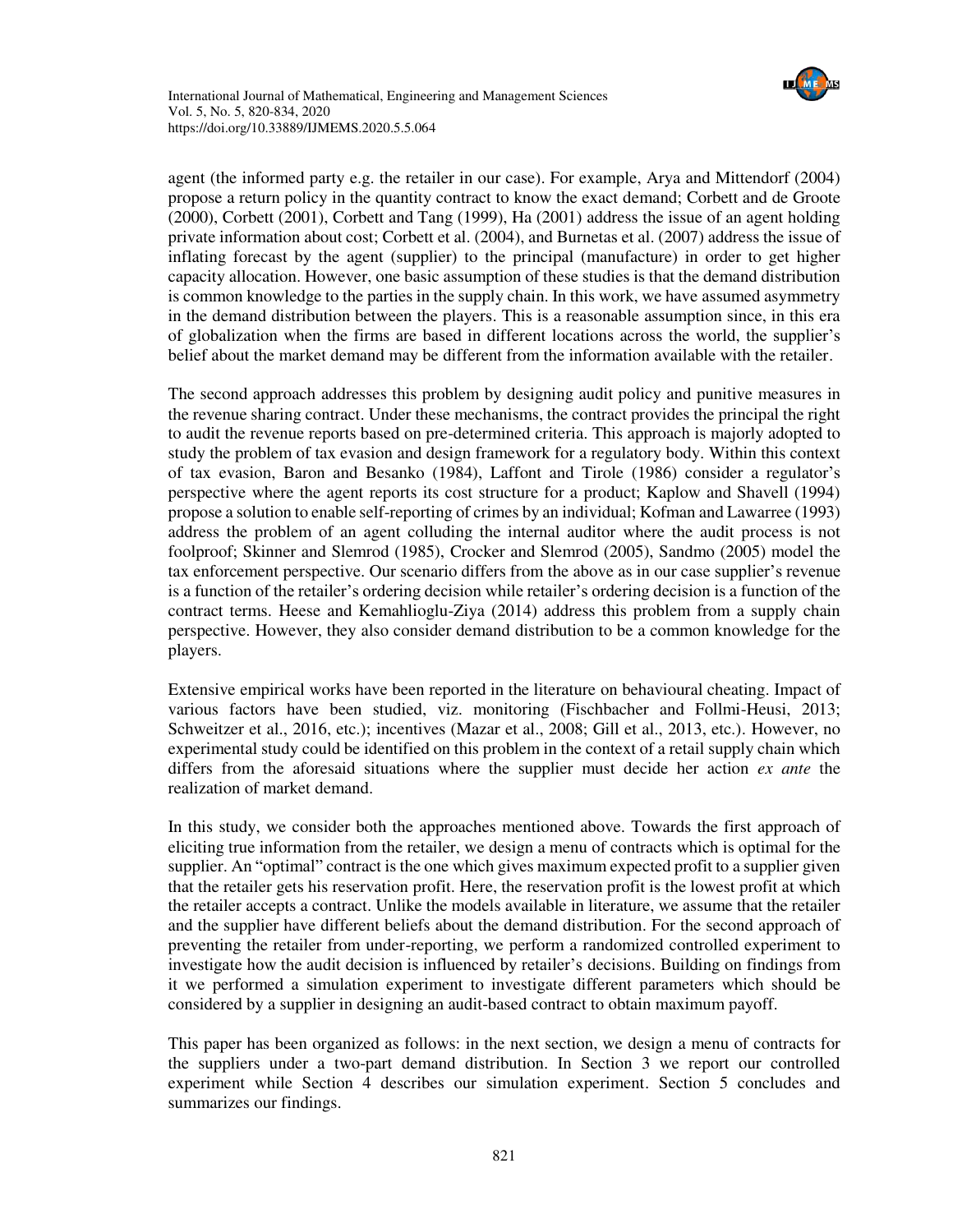

### **2. Contract to Elicit Truthful Information from the Retailer**

The supply chain under the consideration comprises of one retailer and one supplier. The supplier produces a product at a unit cost *c*, gives it to the retailer at unit wholesale price *w*. The retailer sells the product in open market at a retail unit price *r*. For every unit of product sold, the contract stipulates a transfer of  $\alpha$  fraction of the sales revenue, *r*. Salvage value of unsold quantity and goodwill cost of unmet demand is assumed to be zero. The market can assume two states: low (*L*) and high (*H*). Demand follows pdf  $f_L(x)$  and  $f_H(x)$  in low and high states respectively such that  $F_H(x) > F_L(x)$ ,  $\forall x \ge 0$  where  $F_i(x)$ ,  $i = H, L$  denotes the cdf of demand. The retailer knows for sure which demand state the market will assume – even though he doesn't know the exact demand till it is realized. Hence, we designate a retailer corresponding to a market state  $i$  ( $i=H, L$ ), to be of *retailer type (i).* On the other hand, the supplier only has a subjective assessment  $p$  for the low demand state, and this is her private information. In order to know the retailer type, she offers a menu of contracts  $(w_j, \alpha_j, T_j)$  where *j* also takes value in  $\{H, L\}$  corresponding to the supplier's belief about the market state, so that the selection of the contract by a retailer reveals his type and in turn the market state. Here  $T_j$  ( $j = H, L$ ) are fixed fees the retailer needs to pay at the beginning. This may be assumed as franchisee fee. We designate a contract  $(w_j, \alpha_j, T_j)$  as contract type *j* where  $j = H, L$ . The supplier needs to decide the contract parameters viz.  $w_j, \alpha_j, T_j$  such that a retailer type *L (H)* does not have any incentive to choose a contract type *H (L)* and at the same time maximizes her expected profit. However, there might be a deviation from this since a supplier might not know the retailer's reservation profit. Thus, if a retailer type *i* chooses contract type *j*, his profit as a function of the menu is given by Eq. (1):

$$
\pi_i^R(w_j, \alpha_j, T_j, Q) = -w_j Q + r(1 - \alpha_j) E\{\min(D, Q)\} - T_j \n= -w_j Q + r(1 - \alpha_j) \int_0^Q \overline{F}_i(x) dx - T_j
$$
\n(1)

where,  $\overline{F}_i(x) = 1 - F_i(x)$  and,  $\min(D, Q) = \int_0^Q x f(x) dx + \int_Q^{\infty} Qf(x) dx$ . Q

We arrived at Eq. (1) using the Expectation theorem,  $\int_0^y x f(x) dx = yF(y) - \int_0^y F(x) dx$ .

The decision of the supplier needs to be set such that the retailer orders optimally. The optimal quantity  $(Q_{ij})$  of a retailer type *i* if he chooses contract type *j* is

$$
Q_{ij} = \underset{Q}{\text{argmax}} \pi_i^R(w_j, \alpha_j, T_j, Q) \Rightarrow (1 - \alpha_j) r \overline{F}_i(Q_{ij}) = w_j
$$
\n(2)

Substituting Eq. (2) in Eq. (1)

$$
\pi_{i}^{R}\left(w_{j}, \alpha_{j}, T_{j}, Q_{ij}\right) = r\left(1 - \alpha_{j}\right) \int_{0}^{Q_{ij}} x f_{i}(x) dx - T_{j} \tag{3}
$$

Supplier's profit,

$$
\pi_i^s(w_j, \alpha_j, T_j) = (w_j - c)Q_{ij} + r\alpha_j \min\{Q_{ij}, D\} + T_j
$$
  
=  $(w_j - c)Q_{ij} + r\alpha_j \int_0^{Qij} \overline{F}_i(x)dx + T_j$  (4)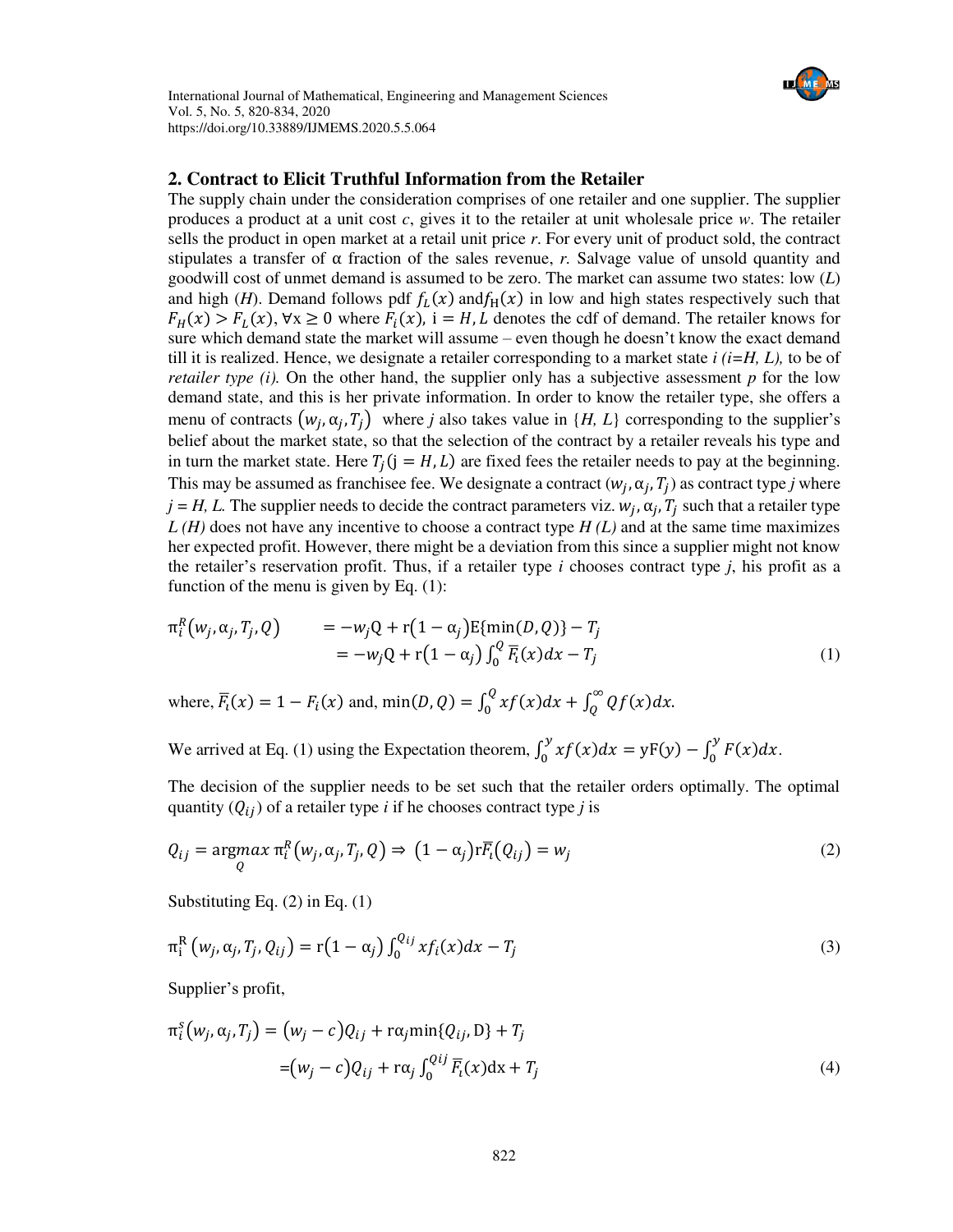

Now, the problem of the supplier is to maximize her expected profit subjected to the individual rationality (IR) and the incentive compatibility (IC) constraint of the retailer. The supplier's problem, given the retailer's reservation value  $(\rho)$ , is represented as follows:

$$
\max_{\mathbf{w}_L, \alpha_L, \mathbf{T}_L, \mathbf{w}_H, \alpha_H, \mathbf{T}_H} \pi^S = \mathbf{p} \pi_L^S(w_L, \alpha_L, T_L) + (1 - p) \pi_H^S(w_H, \alpha_H, T_H)
$$
(5)

$$
\pi_L^R(w_L, \alpha_L, T_L, Q_{LL}) \ge \rho \tag{IR-1}
$$

$$
\pi_H^R(w_H, \alpha_H, T_H, Q_{HH}) \ge \rho \tag{IR-2}
$$

$$
\pi_L^R(w_L, \alpha_L, T_L, Q_{LL}) \ge \pi_L^R(w_H, \alpha_H, T_H, Q_{LH})
$$
\n(IC-1)

$$
\pi_H^R(w_H, \alpha_H, T_H, Q_{HH}) \ge \pi_H^R(w_L, \alpha_L, T_L, Q_{HL})
$$
\n(IC-2)

From Eq. (2), we have:

$$
Q_{HL} = F_H^{-1}[F_L(Q_{LL})] \Rightarrow \frac{\partial Q_{HL}}{\partial Q_{LL}} = \frac{f_L(Q_{LL})}{f_H(Q_{HL})}
$$
\n(6)

The supplier will get higher wholesale revenue if the retailer orders higher quantity even in the low demand state. On the contrary, if the retailer orders low quantity even in higher market state, it is not beneficial for both the parties. Hence, Eq. (IC-1) should be binding in the optimal condition; Also, in the optimal condition Eq. (IR-1) should be binding, otherwise by adjusting  $T_L$  the supplier can do this. Moreover, Eq. (IR-1) and Eq. (IC-2) imply Eq. (IR-2), hence is redundant. Thus, the supplier's problem reduces to Eq. (5), subject to Eq. (IR-1), Eq. (IC-1) and Eq. (IC-2). From Eq.  $(R-1)$  and Eq. (IC-1) respectively, we have

$$
\pi_L^R(w_L, \alpha_L, T_L, Q_{LL}) = \rho \quad \Rightarrow T_L = (1 - \alpha_L) r \int_0^{Q_{LL}} x f_L(x) dx - \rho \tag{7}
$$

$$
\pi_L^R(w_L, \alpha_L, T_L, Q_{LL}) = \pi_L^R(w_H, \alpha_H, T_H, Q_{LH})
$$
\n
$$
\Rightarrow T_H = (1 - \alpha_H) r \int_0^{Q_{LH}} x f_L(x) dx - \rho
$$
\n(8)

Substituting the values from Eq. (2), Eq. (4), Eq. (7) and Eq. (8) in Eq. (5), the supplier's expected profit is:  $\overline{a}$  $\overline{a}$ 

$$
\pi^{S} = p \left[ (r - c)Q_{LL} - r \{Q_{LL}F_{L}(Q_{LL}) - \int_{0}^{Q_{LL}} x f_{L}(x)dx \} \right]
$$
  
+ 
$$
(1 - p) \left[ \{ (1 - \alpha_{H})r - c \} Q_{HH} - (1 - \alpha_{H})r \{Q_{HH}F_{H}(Q_{HH}) - \int_{0}^{Q_{LH}} x f_{L}(x)dx \} + \alpha_{H}r \int_{0}^{Q_{HH}} \overline{F_{H}}(x)dx \right] - \rho
$$
 (9)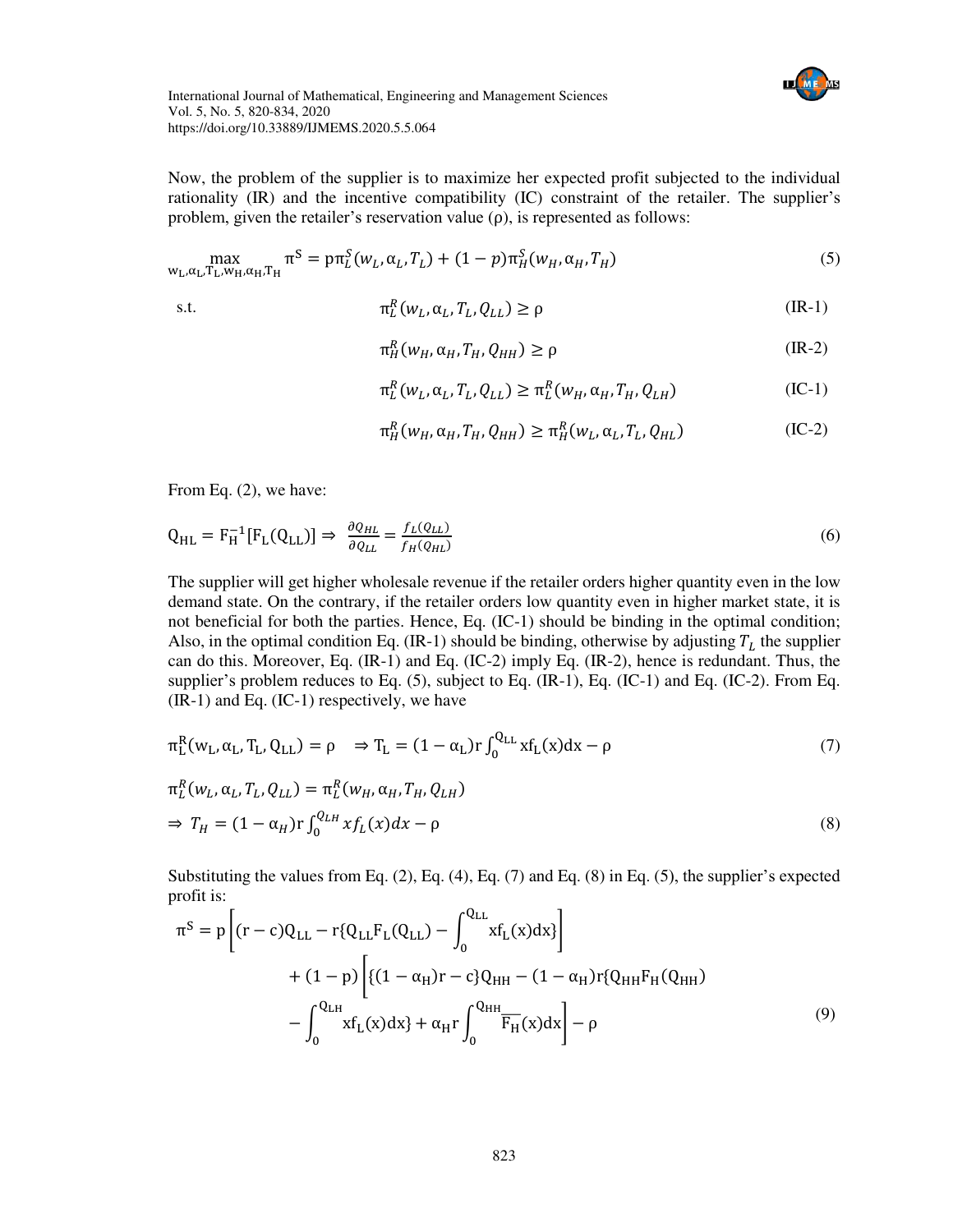

The first-order derivatives of Eq. (9) are,

$$
\frac{\partial \pi^S}{\partial \alpha_L} = 0 \tag{10}
$$

$$
\frac{\partial \pi^S}{\partial \alpha_H} = r(1 - p) \left[ \int_0^{Q_{HH}} x f_H(x) dx - \int_0^{Q_{LH}} x f_L(x) dx \right] \le 0 \text{ (proof in Appendix A.1)}
$$
\n(11)

$$
\frac{\partial \pi^S}{\partial Q_{LL}} = p \left[ (r - c) - r \{ \frac{\partial}{\partial Q_{LL}} Q_{LL} F_L Q_{LL} - \frac{\partial}{\partial Q_{LL}} \int_0^{Q_{LL}} x f_L(x) dx \} \right] \n+ (1 - p) \left[ - \frac{\partial}{\partial Q_{LL}} \int_0^{Q_{LL}} x f_L(x) dx \right] \n= p [(r - c) - r F_L(Q_{LL})]
$$
\n(12)

$$
\frac{\partial \pi^{S}}{\partial Q_{HH}} = (1-p) \left[ (1-\alpha_{H})r - c - (1-\alpha_{H})r \left\{ \frac{\partial}{\partial Q_{HH}} Q_{HH} F_{H}(Q_{HH}) - \frac{\partial}{\partial Q_{HH}} \int_{0}^{Q_{LH}} x f_{L}(x) dx \right\} + r \alpha_{H} \frac{\partial}{\partial Q_{HH}} \int_{0}^{Q_{HH}} \overline{F_{H}}(x) dx \right]
$$

Substituting from Eq: (6)

$$
\frac{\partial \pi^S}{\partial Q_{HH}} = (r - c) - rF_H(Q_{HH}) - r(1 - \alpha_H)Q_{HH}f_H(Q_{HH})
$$
\n(13)

For first order necessary condition of optimality, we equate Eq. (10), Eq. (11), Eq. (12), and Eq. (13) to zero. We have the following optimal solution.

 $\alpha_L^*$ ... Not unique (14)

$$
\alpha_H^* \quad \underline{\alpha} \le \alpha \le 1 \tag{15}
$$

$$
Q_{LL}^* = F_L^{-1} \left(\frac{r - c}{r}\right) \tag{16}
$$

$$
F_H(Q_{HH}^*) + (1 - \alpha_H^*)Q_{HH}^* f_H(Q_{HH}^*) = \frac{r - c}{r}
$$
\n(17)

In Eq. (15)  $\alpha$  is any value of revenue transfer fraction less than  $\alpha$  which might be acceptable to the supplier. The optimal value of the other parameters can be calculated by substituting the above values in Eq. (7) and Eq. (8). In case of a coordinated supply chain under a revenue sharing contract, the optimal ordered quantity by a retailer satisfies the condition  $F(Q) = \frac{r-c}{r}$  $\frac{1}{r}$  where the supplier's decision satisfies the relation  $w = (1 - \alpha)c$  (Cachon and Lariviere, 2005). From Eq. (16), Eq. (17) it is seen that  $Q_{LL}^*$  satisfies the coordinating condition while  $Q_{HH}^*$  does so only if  $\alpha \to 0$ . This implies that the supplier should extract all the sales revenue from the retailer which is practically infeasible. Thus, the above menu of contracts coordinates the supply chain only under low demand scenario.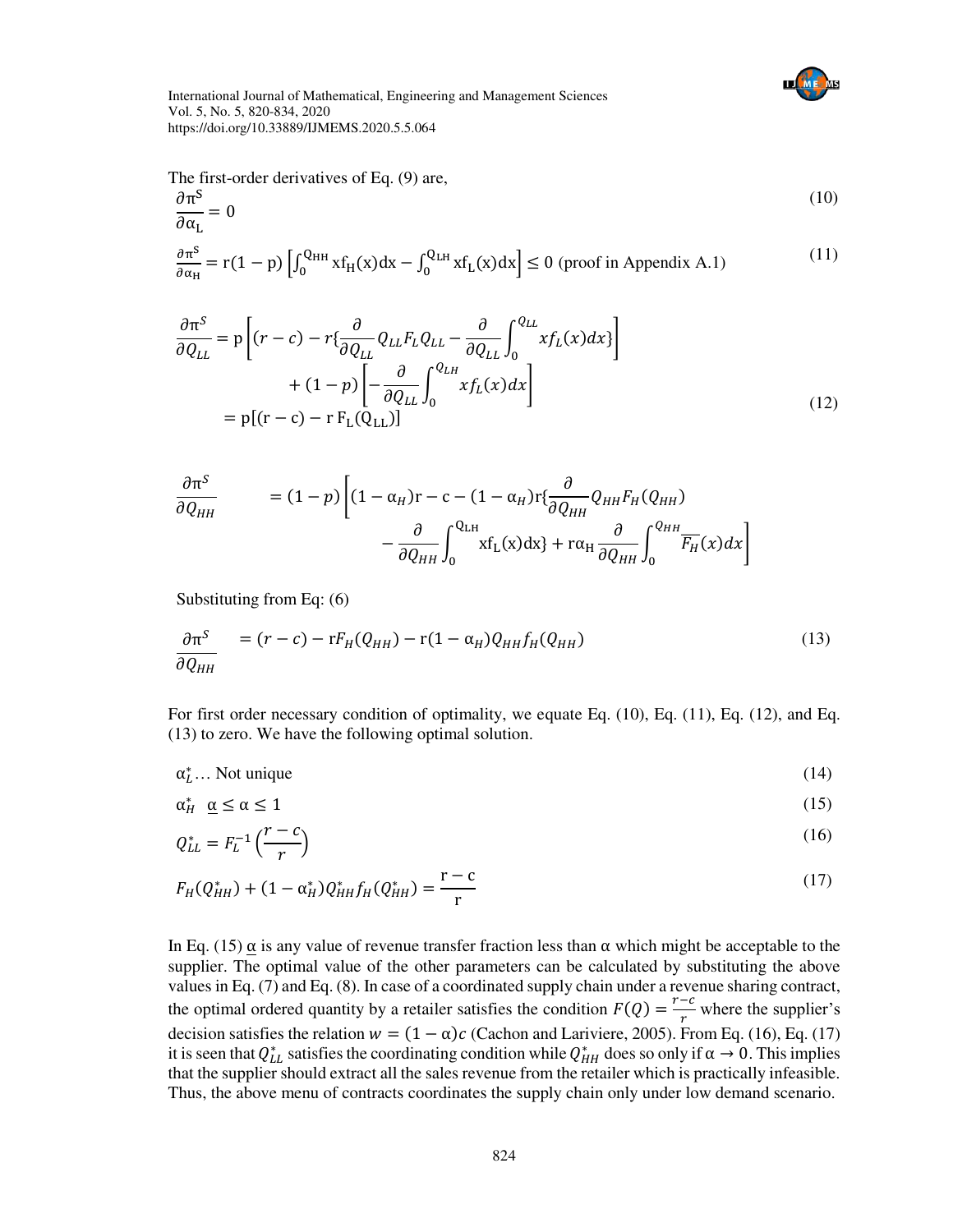

Since eliciting true information from the retailer works in a limited sense, we turn our attention to the second approach. We now analyze an audit-based contract.

## **3. Effect of an Audit in a Revenue Sharing Contract: Experimental Study**

An implicit assumption in the classical revenue sharing contract (Cachon and Lariviere, 2005) is that the retailer always reports the actual revenue. However, to achieve contract compliance in practice, firms need to resort to auditing. As discussed earlier, auditing is predominant in the tax evasion scenario (Townsend, 1979; Sandmo, 2005 etc.). In this section, we investigate how the audit decision of a supplier is influenced by any mismatch between the retailer's ordered quantity and the reported sales figure. We define *Suspect-*ratio as:

> Suspect-ratio = Ordered quantity − Reported quantity Ordered quantity .

Intuition is that, with the increase in *Suspect-ratio,* a supplier should be more vigilant resulting in an increased audit probability. Therefore, we posit that

**Hypothesis**: S*upplier's audit probability increases with the Suspect-ratio.*

We conduct laboratory experiment to investigate our hypothesis in a two-stage supply chain where the market demand is visible only to the retailer.

## **3.1 Experimental Procedure**

Several teams of two students were created. In each team, one member played the role of a retailer, while the other a supplier. Our experiment was in the form of an online game. We recruited 144 students from a premier technological university in India. Formation of teams and assignment of roles to the team members were done randomly. Team members were kept anonymous of each other. We controlled the market demand.

At the beginning of the game, instructions were displayed at the game terminals. Manipulation check was done and only those who passed it proceeded to the game. Everyone was provided with two years of historical demand information. Market demand followed *Unif [50, 100]* and this was common information. However, the exact realization of demand in a month was only visible to the retailer. The supplier's only source of knowledge is a sales report submitted by the retailer at the end of the month.

At the beginning of a month (a month corresponds to a round in the game), both the players in a team were required to forecast demand for that month independently based on the two years history provided. The supplier was provided with the history of sales report while the retailer with the demand realization. Thereafter, the participant who plays the role of the retailer placed order (*Q)*, the participant who plays the role of the supplier is supposed to have produced those at a unit cost (c) INR 20, and sold to the retailer at a unit wholesale price (*w*) INR 30. Subsequently, market demand (*D*) was revealed. Retailer met the market demand (min{*D,Q}*) at unit retail price (r) of INR 100. For every unit sold in the market, he shares (α) *25%* of the sales revenue. Thereafter, the retailer decided the quantity to be reported (R) which appeared on the supplier's terminal and revenue share (fraction of the reported sales) was added to her account from the retailer's. The supplier could call for an audit if she wanted to verify the reported sales, by paying a fee  $(C_a)$  INR 100. The retailer was notified (through the game) of the supplier's audit decision and the retailer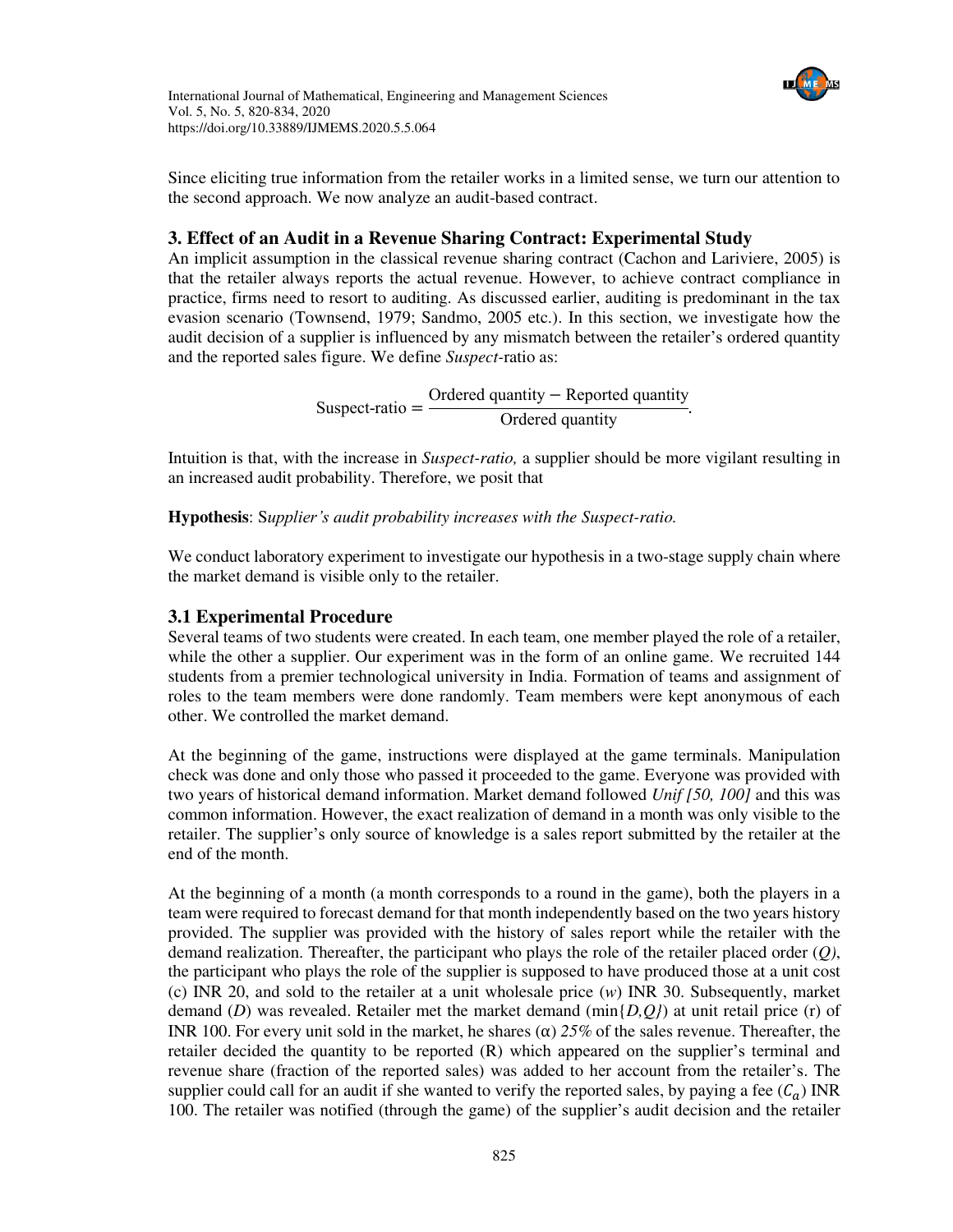

had under-reported the sales, the unreported revenue share along with a penalty (*T*) of INR 150 was deducted from his account and was added to the supplier's if an audit was called. Payoffs for the supplier ( $\pi^S$ ) and the retailer( $\pi^R$ ) appeared on their respective screens which were calculated as:

$$
\pi^{S} = -cQ + wQ + \alpha rR + \gamma_{S}[\delta_{R}\{\alpha r(A - R) + T\} - C_{a}]
$$
\n(18)

$$
\pi^R = -wQ + rA - \alpha rR - \gamma_S \delta_R T \tag{19}
$$

Here, *A* is the actual sales,  $\gamma_s$  takes value *1* if the supplier decided to call an audit, and *0* otherwise while  $\delta_R$  becomes *1* if the retailer cheated in that month, and *0* otherwise.

The game was stopped in an arbitrary month for different teams. But they played for a minimum of seven months. We calculated the *Suspect Ratio* of each month for each supplier and the number of times they called audit in the game horizon.

## **3.2 Results**

*Suspect ratio* is on a continuous scale in [0, 1]. We divide this range in four equal buckets each of length *0.25.* The buckets are labelled as B1 (0-0.25), B2 (0.25-0.5), B3 (0.5-0.75) and B4 (0.75- 1.0). There the numbers in the brackets indicate the range of values for the suspect ratio. We count the number of times each supplier called for an audit in the game horizon and calculated the average count by diving it by the length of the game horizon (which was 7). These are termed as *Normalized Audit Count (NAC).* We performed *one-way ANOVA* test among these buckets of *Suspect Ratio*  with average number of audits per month as the dependent variable.

| Suspect ratio $(A)$ | Suspect ratio $(B)$ | Mean diff. $(A-B)$    | Std. error | Sig.  |
|---------------------|---------------------|-----------------------|------------|-------|
| B1                  | B2                  | $-0.002$              | 0.002      | 0.801 |
|                     | B <sub>3</sub>      | $-0.013*$             | 0.003      | 0.001 |
|                     | <b>B4</b>           | $-0.023$ <sup>*</sup> | 0.003      | 0.000 |
| B <sub>2</sub>      | B1                  | 0.002                 | 0.002      | 0.801 |
|                     | B <sub>3</sub>      | $-0.010*$             | 0.003      | 0.004 |
|                     | <b>B4</b>           | $-0.021$ <sup>*</sup> | 0.003      | 0.000 |
| B <sub>3</sub>      | B <sub>1</sub>      | $0.013*$              | 0.003      | 0.001 |
|                     | B <sub>2</sub>      | $0.011*$              | 0.003      | 0.004 |
|                     | <b>B4</b>           | $-0.010$              | 0.004      | 0.086 |
| <b>B4</b>           | B1                  | $0.023*$              | 0.003      | 0.000 |
|                     | B <sub>2</sub>      | $0.021*$              | 0.003      | 0.000 |
|                     | B <sub>3</sub>      | 0.010                 | 0.004      | 0.086 |

Table 1. Games-Howell multiple comparisons

The homogeneity assumption was not satisfied (Levene test turned out to significant). Hence, we performed Welch's ANOVA (Welch, 1951) followed by Games-Howell *post-hoc test* (Games and Howell, 1976). ANOVA turned out to be significant  $(F_{(3,112,0.05)} = 19.903, p = .000)$ . This implies that the mean suspect ratios are significantly different across the buckets. The results of *post-*hoc test are shown in Table 1. From mean differences between the buckets, it is evident that the average number of audit increases from bucket B1 to B4. However, there is no significant increase from B1 to B2 and B3 to B4. This supported our hypothesis that supplier's audit probability increases with *Suspect Ratio*. Intuitively, a retailer should order less if he forecasts low demand in the market. Hence, greater the difference between ordered quantity and reported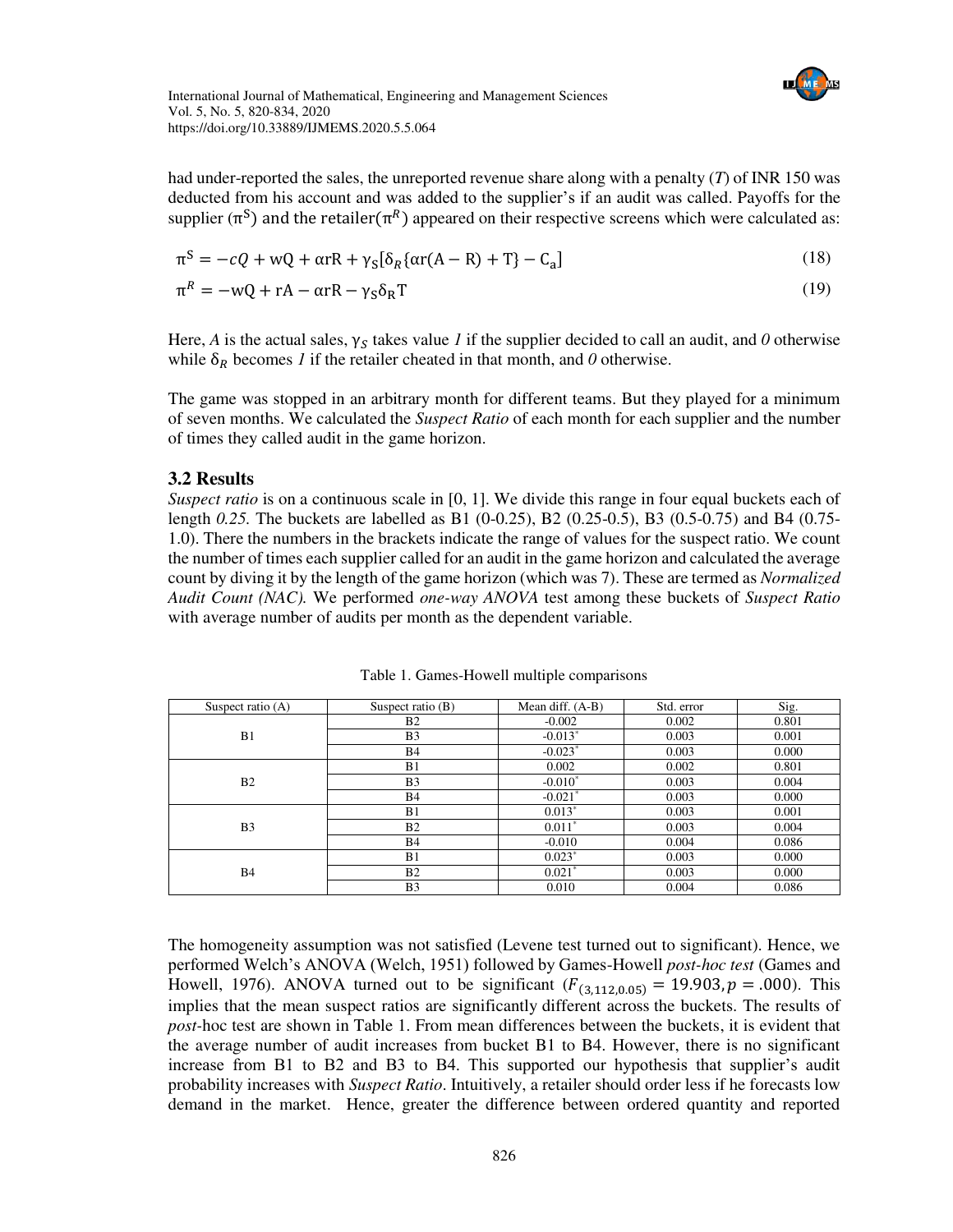

quantity, higher should be the supplier's suspicion and hence increased audit probability.

The mean normalized audit count (MNAC) of the respective *Suspect Ratio* buckets are plotted in Figure 1. It shows a linear trend of the MNACs across the *Suspect Ratio* buckets.



Figure 1. Trend of mean normalized audit count (MNAC) across the suspect ratio buckets

## **4. Simulation Study**

In practice, a supplier conducts audit to check the authenticity of the information provided by the retailer by comparing the retailer's sales reports and the order quantities. But invoking an audit every time she suspects the sales could typically be costly and cumbersome. This brings in the possibility of a probabilistic audit where the supplier audits a random sample of sales reports rather than each one. The experiment also proved that the supplier doesn't call for an audit frequently (hence the normalized audit count value in the Figure 1 is quite low). In this section we find out a few factors which help devise strategy for the supplier in deciding on the audit probability.

We assume that the supplier has contract history with the retailer. This history brings the following details: (i) the retailer's order quantity, (ii) the sales reported by him, (iii) the supplier's audit decisions and (iv) whether the retailer cheated or not (known only when an audit was conducted). Our objective is to develop a simulation model to decide on the parameters of an optimal audit policy that maximizes supplier's expected profit in such a scenario.

Players in our model have their own demand forecast which may not be the same. This is because retailer's actual sales history might differ from what he reports to the supplier. We further assume that the retailer does not cheat during the period of low market demands (since that is not rational for the retailer). Both the parties are assumed to maximize their individual utilities. The sequence of events is shown in Figure 2.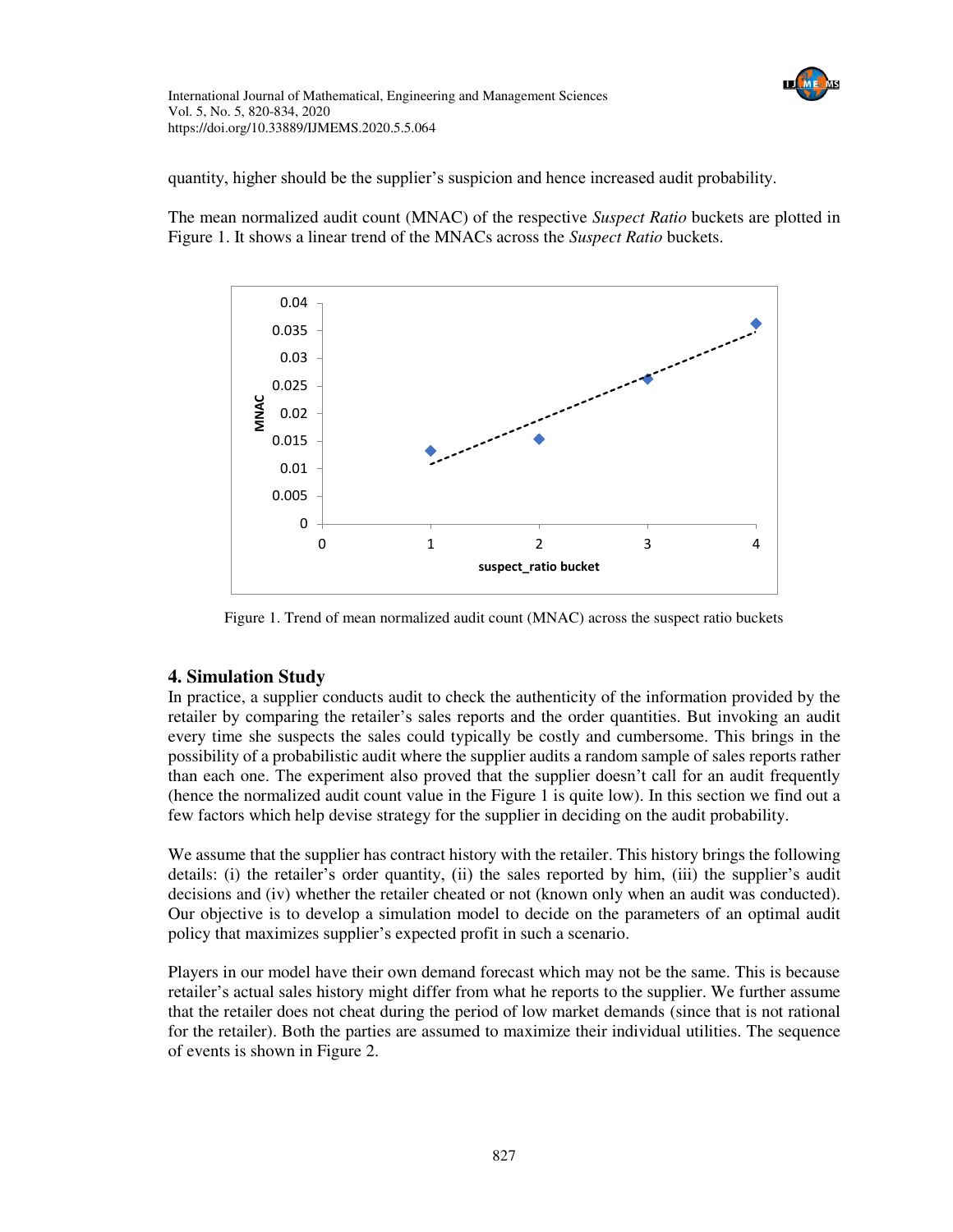



Figure 2. The timeline of events

We use similar notations for the parameters as defined in Section 3.1. The supplier divides the range of reported sales quantity into two buckets: low demand,  $Q_L \in [a, b]$  and high demand,  $Q_H \in$  $(b, c]$ . Respective probability density functions (pdf) for the market states,  $f_i(x)$ ;  $i = \{L =$ low,  $H = high$  are calculated using historical sales report. Similar to what we assume in Section 2, the supplier has subjective probability *p* with which she believes that the market will assume low demand state. Payoffs of the supplier  $(\pi^S)$  and the retailer  $(\pi^R)$  are:

$$
\pi^{S} = -cQ + wQ + \alpha rR + P(Q, R)\{\delta_{R}T(A', R) - C_{a}\}\tag{20}
$$
\n
$$
\pi^{R} = -wQ + rA + [Q - D]^{+}s - [D - Q]^{+}g - \alpha rR - P(Q, R)\delta_{R}T(A, R)\tag{21}
$$

Where, *s* and *g* respectively denote the salvage revenue for an unsold unit and good-will loss of an unmet market demand at the month end;  $P(Q,R)$ ,  $T(A,R)$  denote respectively the probability of audit and the penalty imposed on the retailer if his cheating is caught during an audit. The supplier's expected actual sales  $(A')$  calculated on the history of sales report she possesses is given by  $A' =$  $pQ_L + (1-p)Q_H$ . Our experiment in Section 3 infers that the audit probability has linear trend with *Suspect Ratio*. Hence, we define  $P(Q, R) = \gamma \left(\frac{Q - R}{Q}\right)$  where  $\gamma$  is the weight which measures how much importance the supplier attaches to a mismatch between *Q* and *R.* This can assume any positive value. A higher value of this weight implies a highly suspicious supplier. Since this also implies a high audit probability, this increases the audit cost of the supplier. We assume that the supplier would not audit when  $Q \in Q_L$  since expected recovery is low compared to the audit cost whereas she will always audit if  $Q \in Q_H$  and  $R < A'$  since this is an indicator of under-reporting by the retailer. If  $Q \in Q_H$  and  $R \geq A'$  she has to decide  $P(Q,R)$ . We further assume the penalty function to be  $T(A, R) = \theta(A - R)r$  for our simulation, where  $\theta > 0$  is the penalty factor. We restrict  $\theta \leq 3$  since larger penalty may not be enforceable due to the prevailing laws.

### **4.1 Simulation Algorithm**

A *Monte Carlo* (MC) algorithm has been developed using Python language. We design two classes for our algorithm viz. *History* and G*ame*. *History* generates the contract history for *n* number of periods which includes the fields: (i) actual market demand (*A*), (ii) reported demand (*R*), (iii) whether audit was called or not and, (iv) the supplier's expected market demand (A'). *Game* develops the game between the players by (i) generating the penalty  $(T(A, R))$  and the audit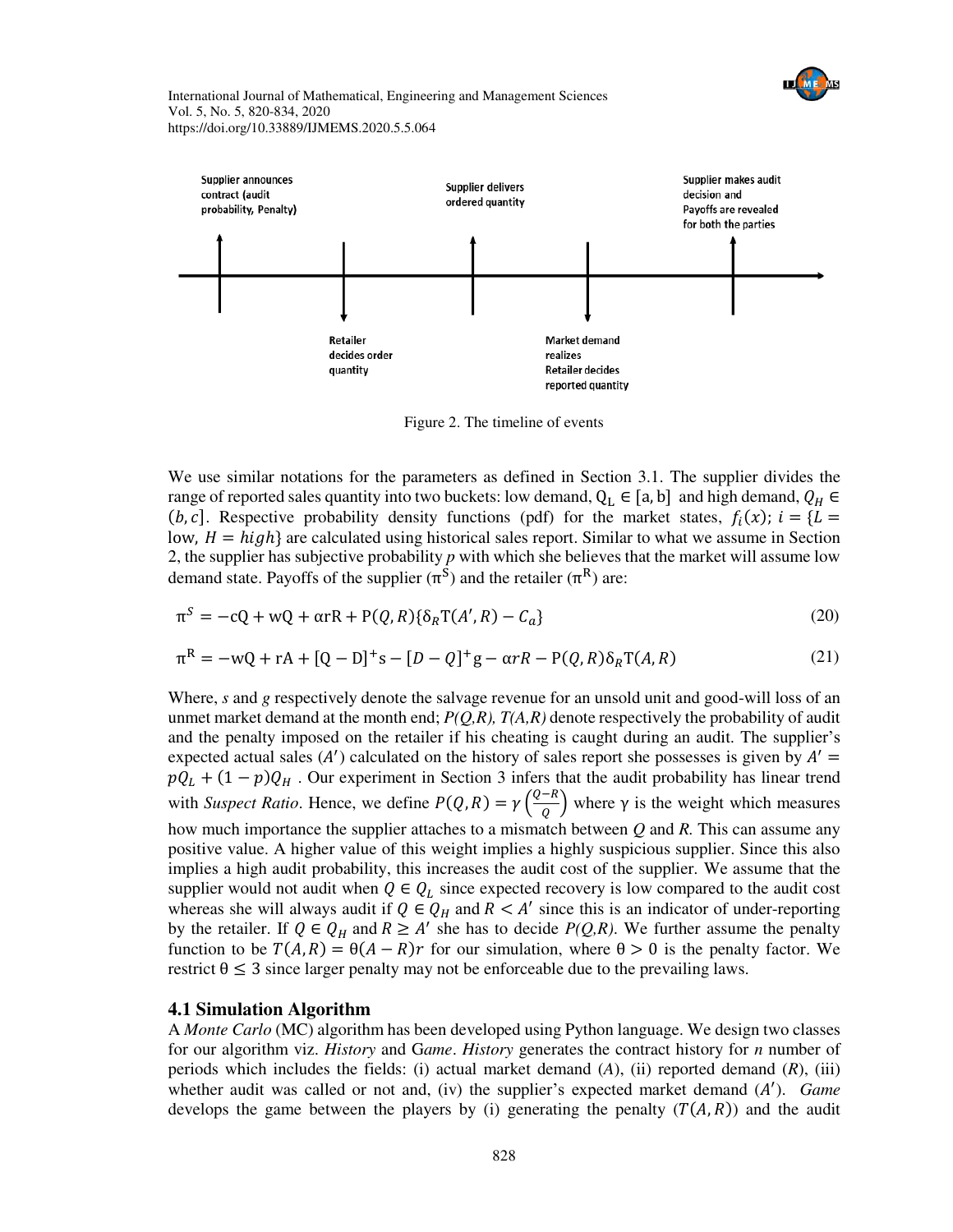

probability  $(P(Q, R))$ , (ii) generating the retailer's order quantity  $(Q)$  and reported quantity  $(R)$ , (iii) providing the supplier's decision to audit or not.

## **4.2 Performance Measures**

We have three performance measures: (i) the *Supplier's profit improvement factor (SPIF)* which is defined as the ratio of her post-audit profit to pre-audit profit. A non-negative SPIF implies the audit is a success i.e. audit has been called appropriately. (ii) the *Retailer's failure ratio (RFR)* which is the ratio of the number of times he is caught cheating because of audit to the number of times he has cheated the supplier. If a retailer cheats in a month but he has not faced an audit, this is a success to him. (iii) the *Supplier's success ratio (SSR)* which is defined as the proportion of times a retailer is caught cheating when an audit is conducted to the number of times the supplier calls for audit. That way, as the aim of audit is to catch the cheating retailer, it can be called as supplier's success. Supplier's decision in the game is assessed and analyzed with these performance measures by varying the parameters viz. penalty factor  $(\theta)$ , suspicion weight  $(\gamma)$  and, audit cost  $(C_a)$ .

## **4.3 Results**

All the analysis in this section is carried out with 10,000 replications, for at this level the Monte Carlo (MC) simulation error is very close to zero (0.01, 0.02 and 0.01 for SPIF, SSR and RFR respectively). The parameter values we considered are  $c = 20$ ,  $w = 30$ ,  $r = 100$ ,  $\alpha = 0.2$ ,  $s = 0$ ,  $g =$ *θ*,  $C<sub>0</sub> = 150$ , θ = 2.



Figure 3. Effect of suspicion weight  $(y)$  on supplier's success ratio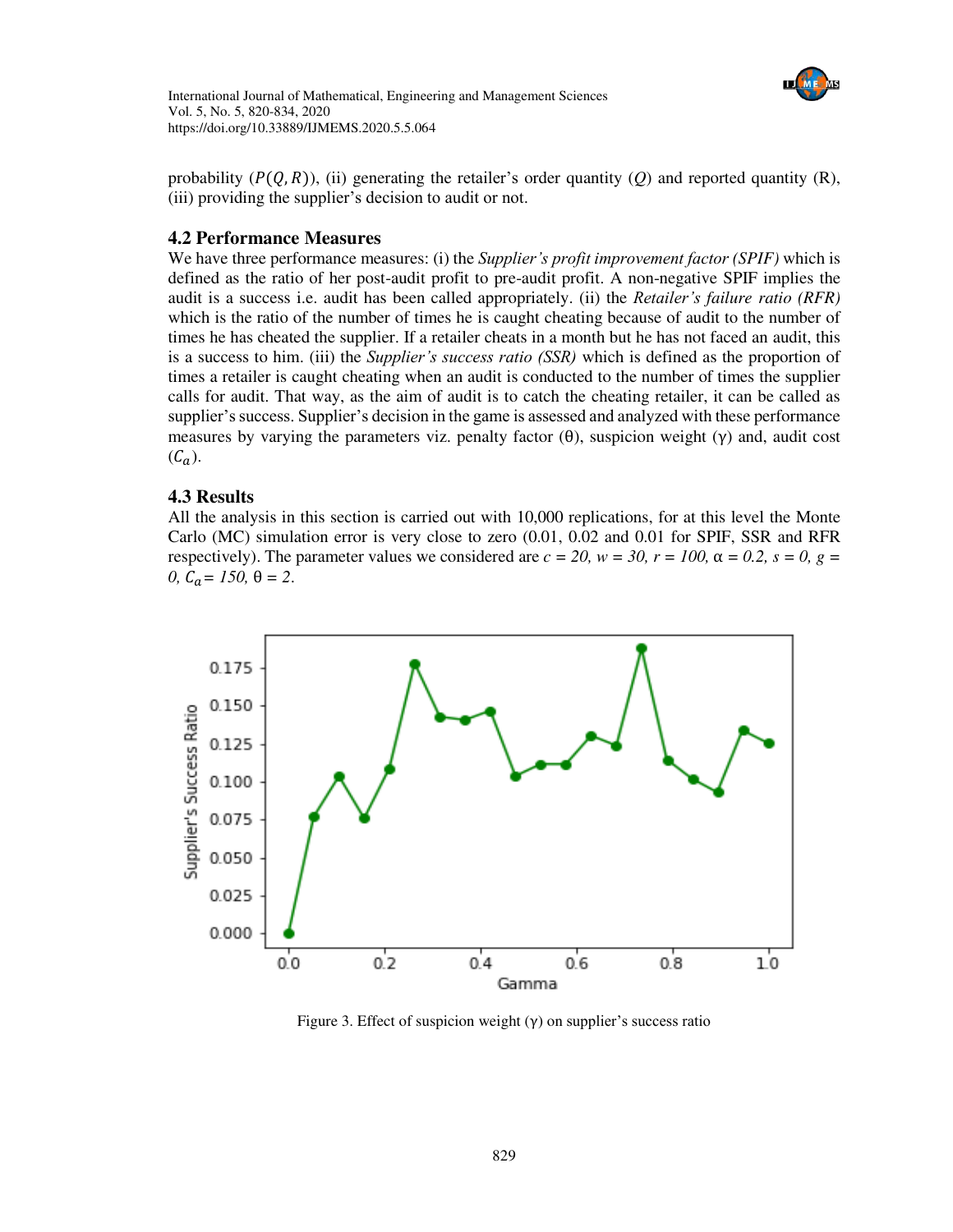



Figure 4. Effect of suspicion weight (γ) on retailer's failure ratio



Figure 5. Effect of the penalty factor  $(\theta)$  SSR and RFR

From Figure 3 and Figure 4 we can infer that with the increase in suspicion weight  $(\gamma)$ , both SSR (Figure 3) and RFR (Figure 4) increase. However, the SPIF decreases with increase in cost of audit (Figure 6). Cost of audit is a function of suspicion weight  $(\gamma)$ . This weight should be decided such that the expected recovery from auditing is greater than the cost incurred in the audit process. Beyond a threshold audit cost (Rs. 1000), auditing is not economically viable as SPIF falls below *1* which means that the supplier earns less by auditing. In reality, the audit cost is determined by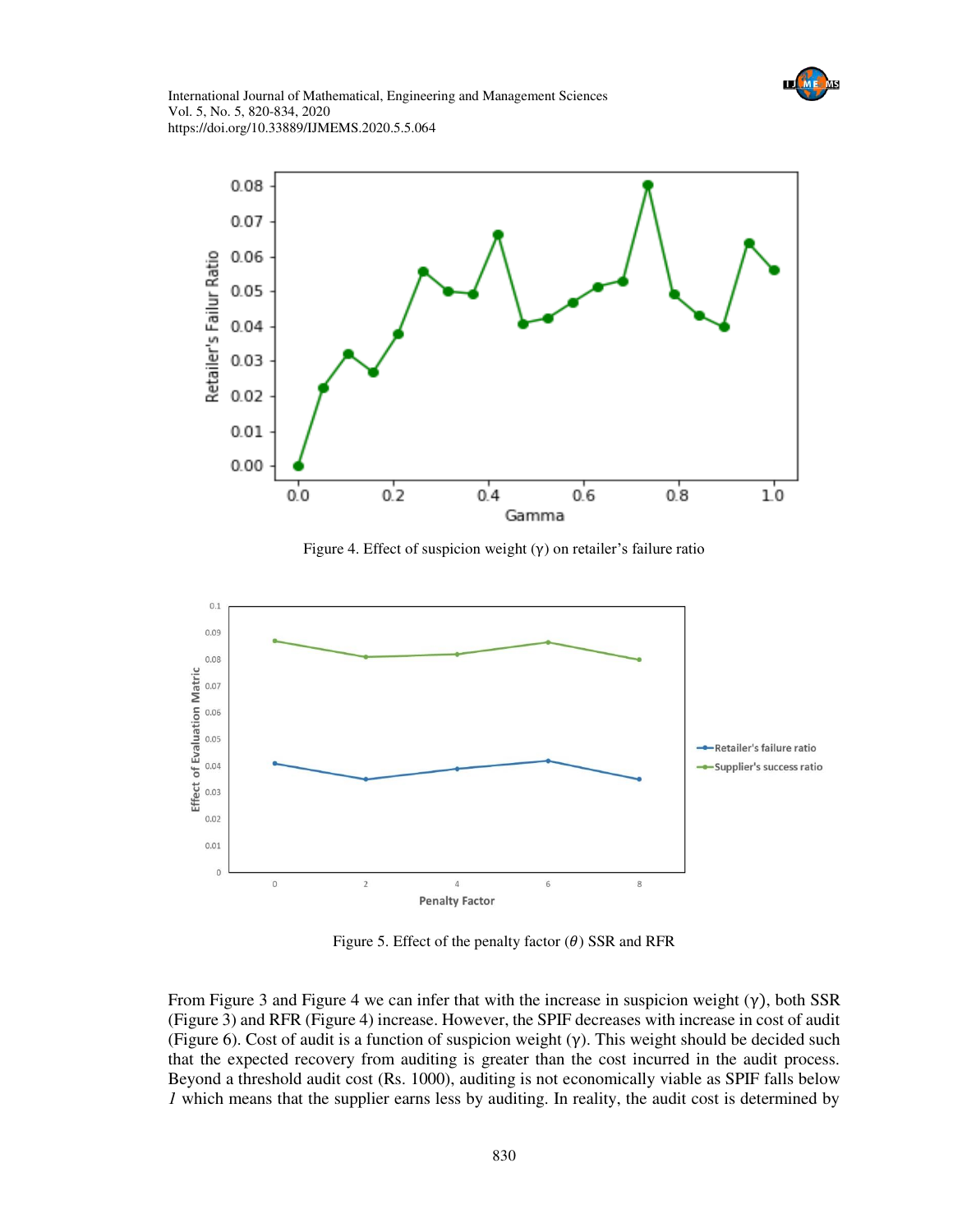

the market. Thus, the supplier must make the decision to audit based on the estimated audit cost.

From Figure 5 it is evident that the effect of the penalty factor  $(\theta)$  has similar trend on both SSR and RFR. Since, the penalty factor  $(\theta)$  is a hyper- parameter chosen by the supplier, she could choose the one that provides her the highest utility taking to consideration the retailer's reservation profit in her calculations.



Figure 6. Effect of audit cost on SPIF

## **5. Conclusion**

When information is equally available to all the parties in a supply chain, traditional revenue sharing contract is helpful in coordinating the supply chain. However, when the retailer possesses private information, the supplier should adopt means to counter the problem of revenue underreporting. Our work addresses this problem and it aims at finding strategies for the supplier. We design an optimal menu of contract for the supplier to extract truthful information from the retailer (party having superior information). We model our problem with a two-part demand estimates for the supplier which is different from the retailer's demand estimates unlike the existing models in the literature. However, the menu of contracts cannot coordinate the supply chain in a high demand market state. Therefore, we explore the option of an audit-based revenue sharing contract. We perform a laboratory experiment to study how the supplier's audit decision is influenced by the retailer's decisions. We find that the audit probability chosen by the supplier increases with the retailer's order quantity and the reported sales. From the simulation experiment, it appeared that a retailer cheats frequently when both audit probability and the penalty is low. Moreover, there is a threshold for the audit cost beyond which auditing is not economically profitable to call an audit.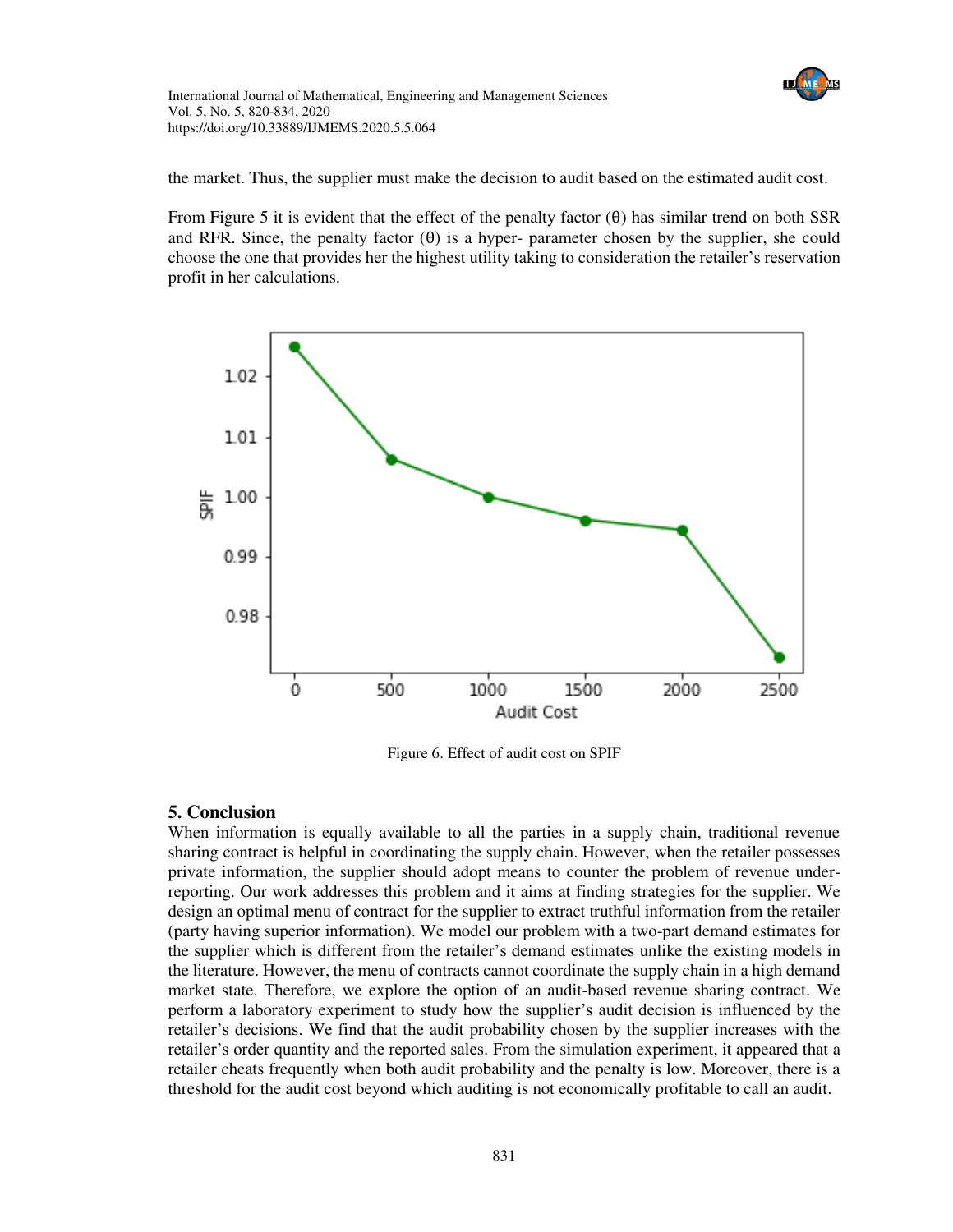

Our findings are helpful for a manager in the supplying firm to design contract under asymmetric information. The parameters of the menu of contracts proposed by us are easy to calculate. These contracts will help her understand the limitation of a contract mechanism to elicit truthful information. Alternatively, if she wants to adopt an audit process, our findings from the simulation experiment will help him identifying a few factors to make it effective.

Analytical model to design a game with reputation loss of the supplier where she calls an audit even when the retailer reports the truth could be an interesting future direction. Exploring retailer types based on their reaction to an audit in a contract could be another interesting direction for future work.

#### **Conflict of Interest**

The authors declare that there is no conflict of interest for this publication.

#### **Acknowledgment**

We thank Avilasha, Nilanjan, Mahesh, Kathiresan for helping us conducting the experiment. We thank the editor and the anonymous reviewer for their suggestions on the article. This research did not receive any specific grant from funding agencies in the public, commercial, or not-for-profit sectors.

#### **References**

- Arya, A., & Mittendorf, B. (2004). Using return policies to elicit retailer information. *RAND Journal of Economics, 35*(3), 617-630.
- Baron, D.P., & Besanko, D. (1984). Regulation, asymmetric information, and auditing. *RAND Journal of Economics, 15*(4), 447-470.
- Burnetas, A., Gilbert, S.M., & Smith, C.E. (2007). Quantity discounts in single-period supply contracts with asymmetric demand information. *IIE Transactions*, *39*(5), 465-479.
- Cachon, G.P., & Lariviere, M.A. (2005). Supply chain coordination with revenue-sharing contracts: strengths and limitations. *Management Science*, *51*(1), 30-44.
- Corbett, C.J. (2001). Stochastic inventory systems in a supply chain with asymmetric information: cycle stocks, safety stocks, and consignment stock. *Operations Research*, *49*(4), 487-500.
- Corbett, C.J., & De Groote, X. (2000). A supplier's optimal quantity discount policy under asymmetric information. *Management Science*, *46*(3), 444-450.
- Corbett, C.J., Zhou, D., & Tang, C.S. (2004). Designing supply contracts: contract type and information asymmetry. *Management Science*, *50*(4), 550-559.
- Crocker, K.J., & Slemrod, J. (2005). Corporate tax evasion with agency costs. *Journal of Public Economics*, *89*(9-10), 1593-1610.
- Fischbacher, U., & Föllmi-Heusi, F. (2013). Lies in disguise—an experimental study on cheating. *Journal of the European Economic Association*, *11*(3), 525-547.
- Games, P.A., & Howell, J.F. (1976). Pairwise multiple comparison procedures with unequal n's and/or variances: a Monte Carlo study. *Journal of Educational Statistics*, *1*(2), 113-125.
- Gill, D., Prowse, V., & Vlassopoulos, M. (2013). Cheating in the workplace: an experimental study of the impact of bonuses and productivity. *Journal of Economic Behavior & Organization*, *96*, 120-134.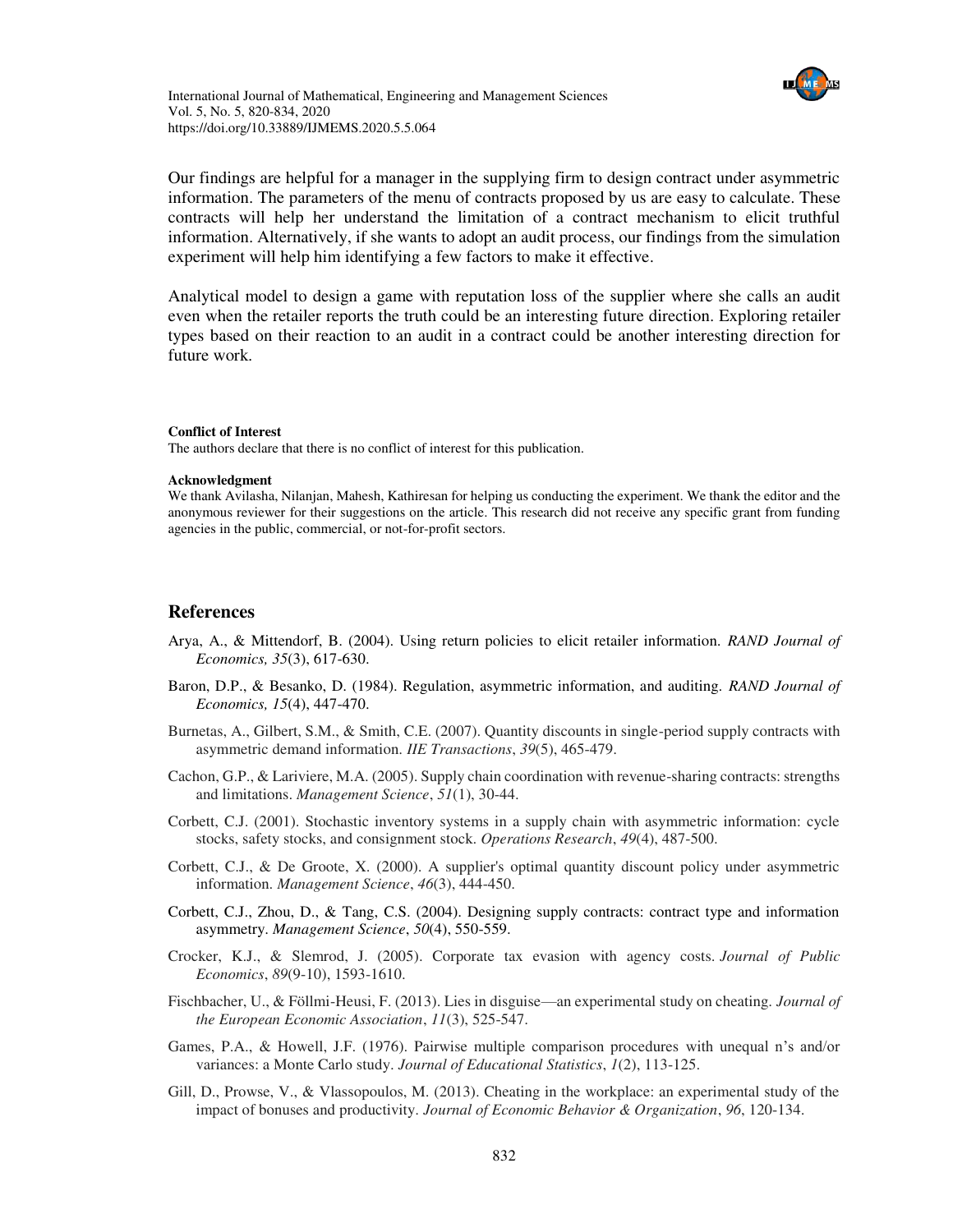

- Ha, A.Y. (2001). Supplier-buyer contracting: asymmetric cost information and cutoff level policy for buyer participation. *Naval Research Logistics*, *48*(1), 41-64.
- Heese, H.S., & Kemahlioglu-Ziya, E. (2014). Enabling opportunism: revenue sharing when sales revenues are unobservable. *Production and Operations Management*, *23*(9), 1634-1645.
- Kaplow, L., & Shavell, S. (1994). Optimal law enforcement with self-reporting of behavior. *Journal of Political Economy*, *102*(3), 583-606.
- Kofman, F., & Lawarree, J. (1993). Collusion in hierarchical agency. *Econometrica: Journal of the Econometric Society, 61*(3), 629-656.
- Laffont, J.J., & Tirole, J. (1986). Using cost observation to regulate firms. *Journal of Political Economy*, *94*(3), 614-641.
- Mazar, N., Amir, O., & Ariely, D. (2008). The dishonesty of honest people: a theory of self-concept maintenance. *Journal of Marketing Research*, *45*(6), 633-644.
- Sandmo, A. (2005). The theory of tax evasion: a retrospective view. *National Tax Journal, 58*, 643-663.
- Schweitzer, M.E., Ho, T.H., & Zhang, X. (2016). How monitoring influences trust: a tale of two faces. *Management Science*, *64*(1), 253-270.
- Skinner, J., & Slemrod, J. (1985). An economic perspective on tax evasion. *National Tax Journal*, *38*(3), 345-353.
- Townsend, R.M. (1979). Optimal contracts and competitive markets with costly state verification. *Journal of Economic Theory*, *21*(2), 265-293.
- Welch, B.L. (1951). On the comparison of several mean values: an alternative approach. *Biometrika*, *38*(3/4), 330-336.

#### **Appendix**

### **A1. Proof for Eq. (11)**

Let, 
$$
K(Q_{HH}) = \int_0^{Q_{HH}} x f_H(x) dx - \int_0^{Q_{LH}} x f_L(x) dx
$$
  
\n $\Rightarrow K'(Q_{HH}) = Q_{HH} f_H(Q_{HH}) - Q_{LH} f_L(Q_{LH}) \frac{\partial Q_{LH}}{\partial Q_{HH}}$  (A1.1)

Here,  $Q_{LH} = F_L^{-1}[F_H(Q_{HH})] \Rightarrow F_H(y) = F_L(Z(y))$  where  $y = Q_{HH}$  such that  $Z(y) =$  $Q_{LH} \Rightarrow f_H(y) = f_L(Z(y)). Z'(y)$ Then, Eq. (A1.1) becomes,  $K'(Q_{HH}) = yf_H(y) - Z(y)f_L(Z(y))Z'(y)$  $= y f_L(Z(y)) \cdot Z'(y) - z(y) f_L(Z(y)) Z'(y)$  $= f_L(Z(y)). Z'(y)[y - Z(y)]$  (A1.2)

 $Z(y) \ge y$  since  $F_H(.)$  is non-decreasing. Thus Eq. (A1.2) results that  $K'(Q_{HH}) \le 0$  This follows Eq. (11).

#### **A2. Proof for Eq. (9)**

Eq.  $(5)$  is